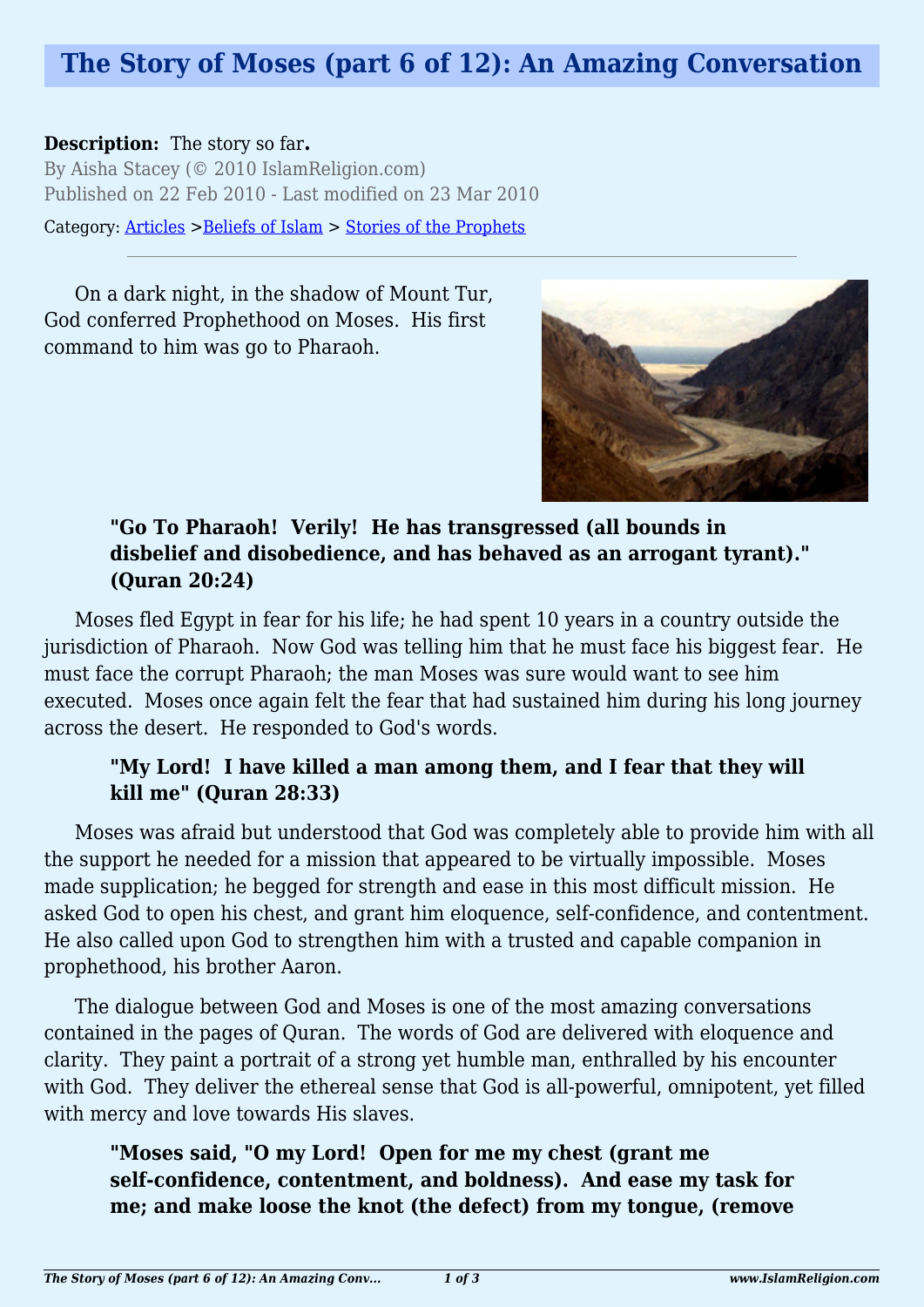**the incorrectness of my speech) that they understand my speech, and appoint for me a helper from my family, Aaron, my brother; increase my strength with him, and let him share my task (of conveying God's Message and Prophethood), and we may glorify You much, and remember You much, Verily! You are of us ever a Well-Seer."**

**God said, "You are granted your request, O Moses! And indeed, We conferred a favor on you another time before. When We inspired your mother with that which We inspired, saying, "Put him (the child) into a box or a case or a chest and put him into the river (Nile), and then the river shall cast it up on the bank, and there, an enemy of Mine and an enemy of his shall take him.' And I endured you with love from Me, in order that you may be brought up under My Eye, when your sister went and said; "Shall I show you one who will nurse him?' So We restored you to your mother that she might cool her eyes and she should not grieve. Then you did kill a man, but We saved you from a great distress and tried you with a heavy trial. Then you stayed a number of years with the people of Midian. Then you came here according to the term which I ordained (for you), O Moses!**

**"And I have chosen you for My Inspiration and My Message for Myself. Go you and your brother with My proofs, lessons, verses, evidences, signs, revelations, and do not, you both, slacken and become weak in My Remembrance.**

**"Go, both of you, to Pharaoh, verily, he has transgressed all bounds in disbelief and disobedience and behaved as an arrogant tyrant. And speak to him kinldy, perhaps he may accept admonition or fear God."**

**They said, "Our Lord! Verily! We fear lest he should hasten to punish us or lest he should transgress all bounds against us."**

**He (God) said: "Fear not, Verily! I am with you both, Hearing and Seeing. So go you both to him, and say, "Verily, we are Messengers of your Lord, so let the children of Israel go with us, and torment them not; indeed, we have come with a sign from your Lord! And peace will be upon him who follows the guidance! Truly, it has been revealed to us that the torment will be for him who denies (believes not in the Oneness of God, and in His Messengers, etc) and turns away' (from the truth and obedience of God)" (Quran 20:25-48).**

This short astonishing conversation changed Moses' life. It taught him lessons about himself, about his world, about the nature of humankind and most importantly of all, about the nature of God. To this day it continues to teach important lessons to